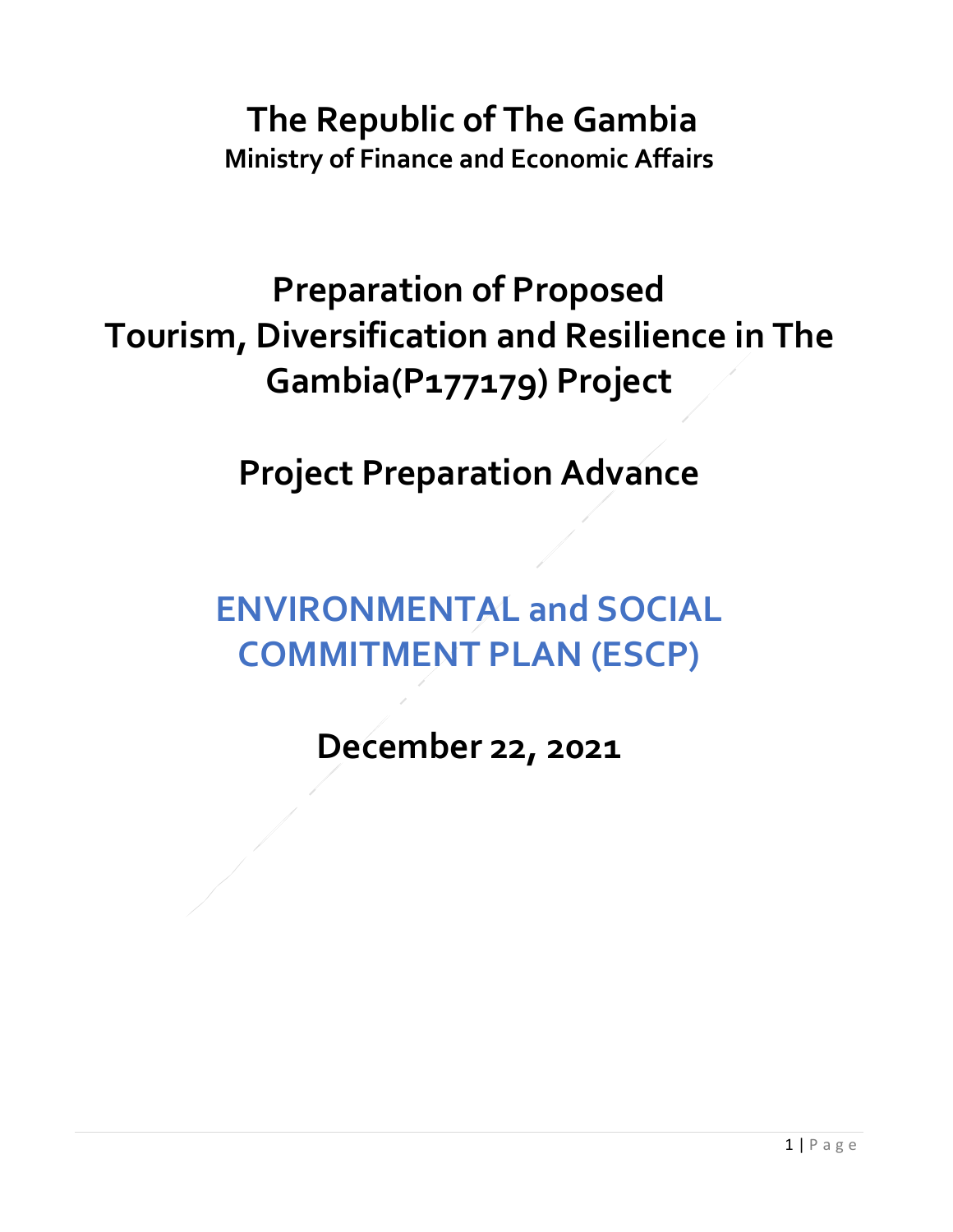## **ENVIRONMENTAL AND SOCIAL COMMITMENT PLAN**

- 1. The Republic of The Gambia (hereinafter *the Recipient*) is planning to implement the proposed is planning to implement the proposed Tourism, Diversification and Resilience in The Gambia Project (P177179) (*the Project*) with the involvement of the Ministry of Tourism and Culture and the Ministry of Finance and Economic Affairs (MoFEA) for which it has requested a Project Preparation Advance (*PPA*), as set out in the PPA agreement. The International Development Association (*hereinafter the Association*) has agreed to provide the PPA to finance activities (*the Activities*) related to the preparation of the Project, as set out in the referred agreement.
- 2. The Recipient shall ensure that the Activities are carried out in accordance with the Environmental and Social Standards (ESSs) and this Environmental and Social Commitment Plan (ESCP), in a manner acceptable to the Association. The ESCP is a part of the PPA agreement and as such its provisions are binding.
- 3. Without limitation to the foregoing, this ESCP sets out material measures and actions that the Recipient shall carry out or cause to be carried out, including, as applicable, the timeframes of the actions and measures, institutional, staffing, training, monitoring and reporting arrangements, grievance management , and the environmental and social (E&S) instruments to be prepared or updated, consulted, adopted, disclosed, and implemented in accordance with the ESSs, all in a manner acceptable to the Association.
- 4. As agreed by the Association and the Recipient, this ESCP will be revised from time to time if necessary, during the implementation of the Activities, to reflect adaptive management of changes and unforeseen circumstances related to the Activities or in response to assessment of performance of the Activities. In such circumstances, the Recipient through the Ministry of Finance and Economic Affairs agree to update the ESCP to reflect these changes through an exchange of letters signed between the Association and the Minister of Finance and Economic Affairs. The Recipient shall promptly disclose the updated ESCP.
- 5. Where such changes, unforeseen circumstances, or performance assessment result in changes to the risks and impacts during implementation of the Activities, the Recipient shall provide additional funds, if needed, to implement actions and measures to address such risks and impacts.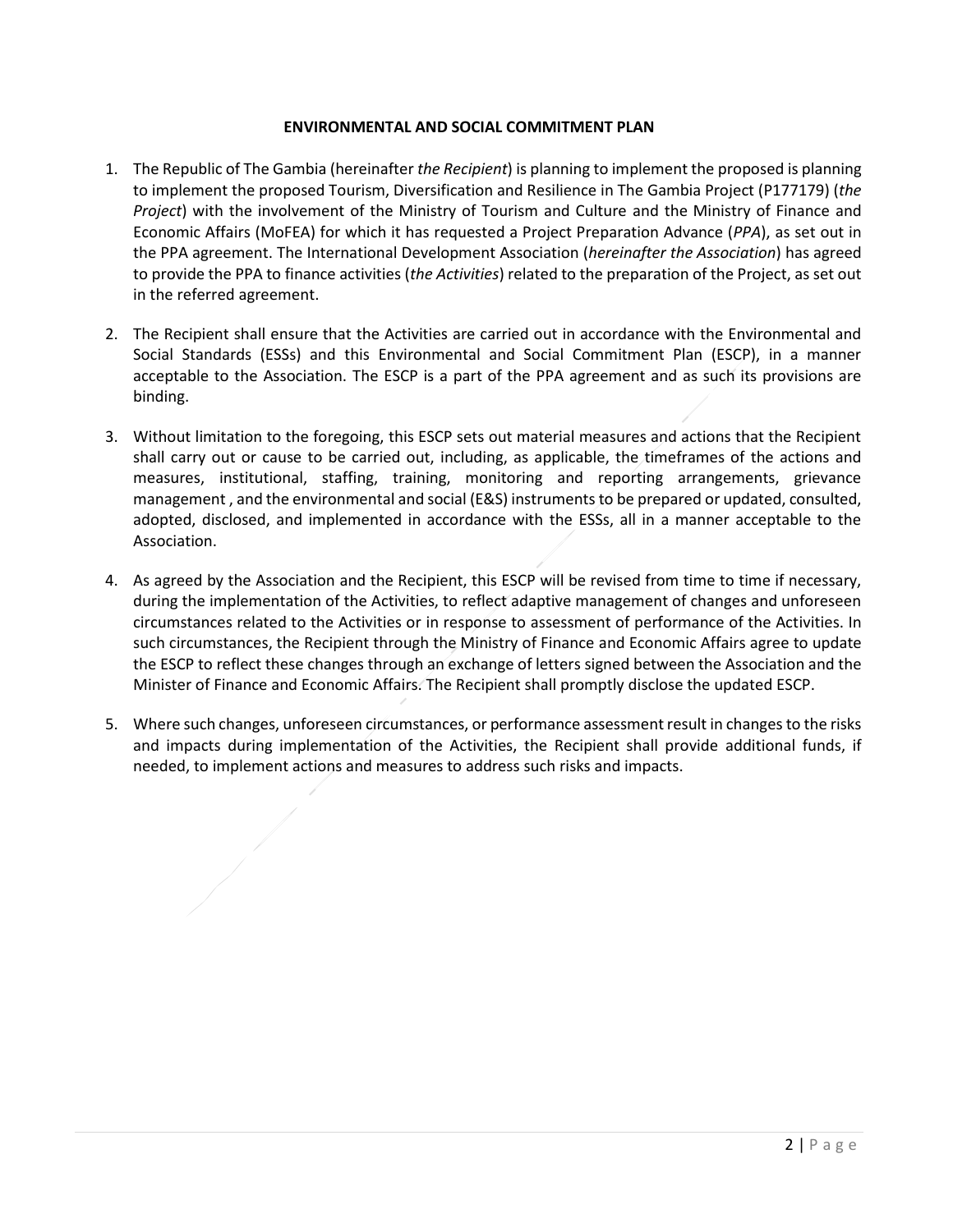| <b>MATERIAL MEASURES AND ACTIONS</b> |                                                                                                                                                                                                                                                                                                                                                                                                                                                                                                                                                                                                                                                                                                                                                                                                                                                               | <b>TIMEFRAME</b>                                                                                                                                                                                                                                                                                                                                                                                                                                                                             | <b>RESPONSIBLE ENTITY/AUTHORITY</b>                                                          |
|--------------------------------------|---------------------------------------------------------------------------------------------------------------------------------------------------------------------------------------------------------------------------------------------------------------------------------------------------------------------------------------------------------------------------------------------------------------------------------------------------------------------------------------------------------------------------------------------------------------------------------------------------------------------------------------------------------------------------------------------------------------------------------------------------------------------------------------------------------------------------------------------------------------|----------------------------------------------------------------------------------------------------------------------------------------------------------------------------------------------------------------------------------------------------------------------------------------------------------------------------------------------------------------------------------------------------------------------------------------------------------------------------------------------|----------------------------------------------------------------------------------------------|
|                                      | <b>MONITORING AND REPORTING</b>                                                                                                                                                                                                                                                                                                                                                                                                                                                                                                                                                                                                                                                                                                                                                                                                                               |                                                                                                                                                                                                                                                                                                                                                                                                                                                                                              |                                                                                              |
| A                                    | <b>REGULAR REPORTING</b><br>Prepare and submit to the Association regular monitoring reports on<br>the environmental, social, health and safety (ESHS) performance of the<br>PPA activities, including but not limited to the implementation of the<br>ESCP, status of E&S instruments under preparation, stakeholder<br>engagement activities, log and status of any complaints received.                                                                                                                                                                                                                                                                                                                                                                                                                                                                    | Three months after the Effective Date of the<br>project preparation advance agreement, on a<br>quarterly basis throughout PPA implementation.                                                                                                                                                                                                                                                                                                                                                | The Project Implementation Unit<br>(PIU)/Ministry of Finance and Economic<br>Affairs (MoFEA) |
| B                                    | <b>INCIDENTS AND ACCIDENTS</b><br>Promptly notify the Association of any incident or accident related to<br>the PPA activities which has, or is likely to have, a significant adverse<br>effect on the environment, the affected communities, the public or<br>workers, including, inter alia, cases of sexual exploitation and<br>abuse/sexual harassment (SEA/SH), and accidents that result in death,<br>serious or multiple injury. Provide sufficient detail regarding the<br>incident or accident, indicating immediate measures taken or that are<br>planned to be taken to address it, and any information provided by any<br>contractor and supervising entity, as appropriate.<br>Subsequently, at the Association's request, prepare a report on the<br>incident or accident and propose any measures to address it and<br>prevent its recurrence. | Throughout the implementation of the PPA<br>activities, notify the World Bank within 48 hours<br>at the latest after learning of the occurrence of<br>serious incidents or accidents; and, within 24<br>hours at the latest for severe incidents, including<br>SEA/SH cases and fatalities, provide an incident<br>or accident report within a time frame<br>acceptable to the Association<br>A subsequent report shall be provided within<br>seven days of the incident to the Association. | PIU                                                                                          |
|                                      | <b>ESS 1: ASSESSMENT AND MANAGEMENT OF ENVIRONMENTAL AND SOCIAL RISKS AND IMPACTS</b>                                                                                                                                                                                                                                                                                                                                                                                                                                                                                                                                                                                                                                                                                                                                                                         |                                                                                                                                                                                                                                                                                                                                                                                                                                                                                              |                                                                                              |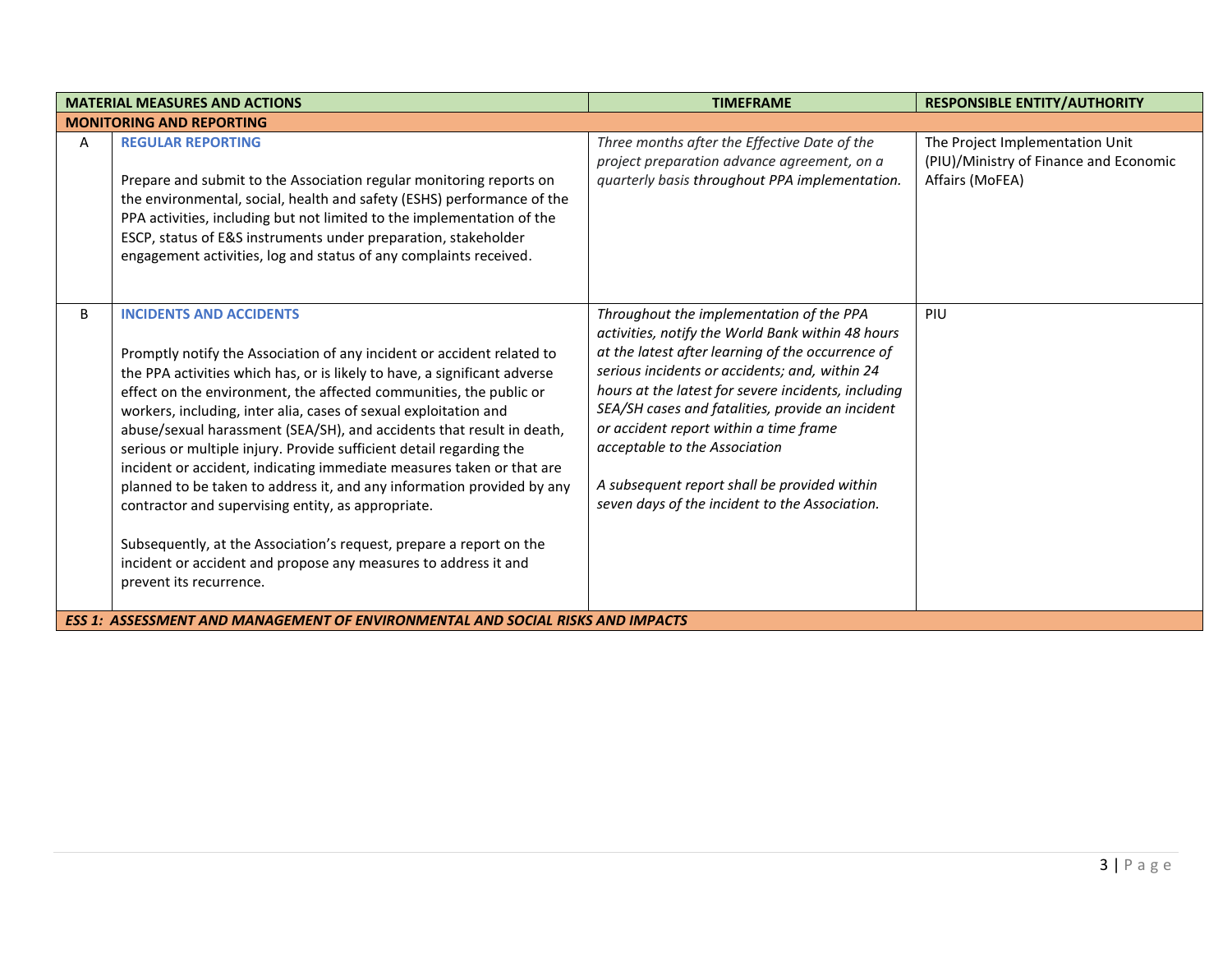| <b>MATERIAL MEASURES AND ACTIONS</b> |                                                                                                                                                                                                                                                                                                                                                                                                                                                                                                           | <b>TIMEFRAME</b>                                                                                                                                                                                                                                                                                                                                                 | <b>RESPONSIBLE ENTITY/AUTHORITY</b> |
|--------------------------------------|-----------------------------------------------------------------------------------------------------------------------------------------------------------------------------------------------------------------------------------------------------------------------------------------------------------------------------------------------------------------------------------------------------------------------------------------------------------------------------------------------------------|------------------------------------------------------------------------------------------------------------------------------------------------------------------------------------------------------------------------------------------------------------------------------------------------------------------------------------------------------------------|-------------------------------------|
| 1.1                                  | <b>ORGANIZATIONAL STRUCTURE</b><br>Recruit on a full-time basis, the following positions with terms of<br>reference, qualifications and experience deemed satisfactory to the<br>Association: an environmental risk management specialist, a social risk<br>management specialist, a gender-based violence (GBV) specialist, and<br>support management and monitoring of ESHS and other risks and<br>impacts of the Activities. A health and safety consultant will be recruited<br>on a part-time basis. | The Environmental Specialist, Social Safeguard<br>Specialists, Health and Safety Specialist, and a<br>GBV Specialist shall be recruited not later than<br>three months after the Effective Date of the<br>Advance Agreement and thereafter maintain<br>these positions throughout the implementation<br>of the Project.<br>The existing environmental and social | PIU                                 |
|                                      | The existing environment and social consultants shall be retained on a<br>part-time basis to assist with project preparation and capacity building<br>of the recruited environmental and social specialists.                                                                                                                                                                                                                                                                                              | consultants shall remain in place until three<br>months after Effective Date to support capacity<br>building activities of the PIU.                                                                                                                                                                                                                              |                                     |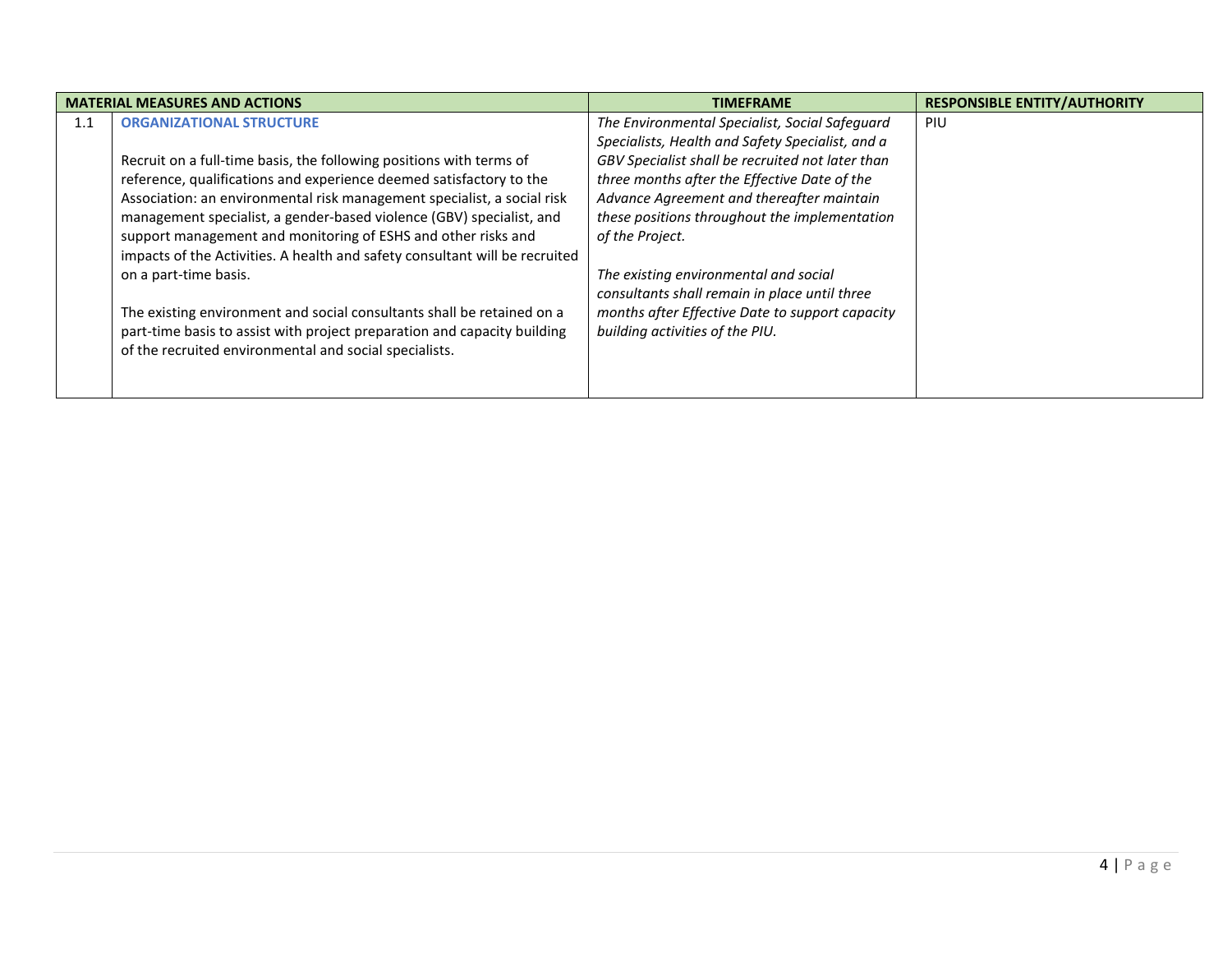| <b>MATERIAL MEASURES AND ACTIONS</b> |                                                                                                                                                                                                                                                                                                                                                                                                                                                                                                                                                                                                           | <b>TIMEFRAME</b>                                                                                                                                                                                                                                                                     | <b>RESPONSIBLE ENTITY/AUTHORITY</b> |  |
|--------------------------------------|-----------------------------------------------------------------------------------------------------------------------------------------------------------------------------------------------------------------------------------------------------------------------------------------------------------------------------------------------------------------------------------------------------------------------------------------------------------------------------------------------------------------------------------------------------------------------------------------------------------|--------------------------------------------------------------------------------------------------------------------------------------------------------------------------------------------------------------------------------------------------------------------------------------|-------------------------------------|--|
| 1.2                                  | <b>TECHNICAL ASSISTANCE</b><br>Ensure that the consultancies, studies, capacity building, training and<br>any other technical assistance activities under the PPA, including any<br>environmental and social assessments and related environmental and<br>social instruments, are carried out in accordance with terms of<br>reference acceptable to the Association and duly incorporate and take<br>into consideration the requirements of the ESSs.                                                                                                                                                    | One month from the Effective Date of the PPA<br>and maintained throughout PPA<br>implementation. The respective terms of<br>reference for the studies shall be submitted to<br>the Bank for review and no objection, as<br>appropriate, throughout the Activities<br>implementation. | PIU                                 |  |
|                                      | These studies include:<br>The project's Stakeholder Engagement Plan (SEP) including the<br>Grievance Mechanism (GM)<br>The Environmental and Social Commitment Plan (ESCP)<br>$\overline{\phantom{a}}$<br>Resettlement Policy Framework (RPF)<br>Labor Management Plan (LMP)<br>$\overline{\phantom{a}}$<br>Framework Studies: Environmental and Social Management<br>Framework (ESMF)                                                                                                                                                                                                                    |                                                                                                                                                                                                                                                                                      |                                     |  |
|                                      | Ensure that any outputs from the technical assistance activities,<br>including, inter alia, any environmental and social assessment and<br>related environmental and social instruments, are consistent with the<br>ESSs as well as any studies funded under this PPA :<br>The institutional assessment (financial management)<br>Project Procurement Strategy for Development (PPSD)<br>Technical consultancy for mapping MSME ecosystem<br>$\overline{\phantom{a}}$<br>Technical consultancy for the demand and destination<br>assessment<br>Technical consultancy for the coastal studies and modeling |                                                                                                                                                                                                                                                                                      |                                     |  |
|                                      | <b>ESS 2: LABOR AND WORKING CONDITIONS</b>                                                                                                                                                                                                                                                                                                                                                                                                                                                                                                                                                                |                                                                                                                                                                                                                                                                                      |                                     |  |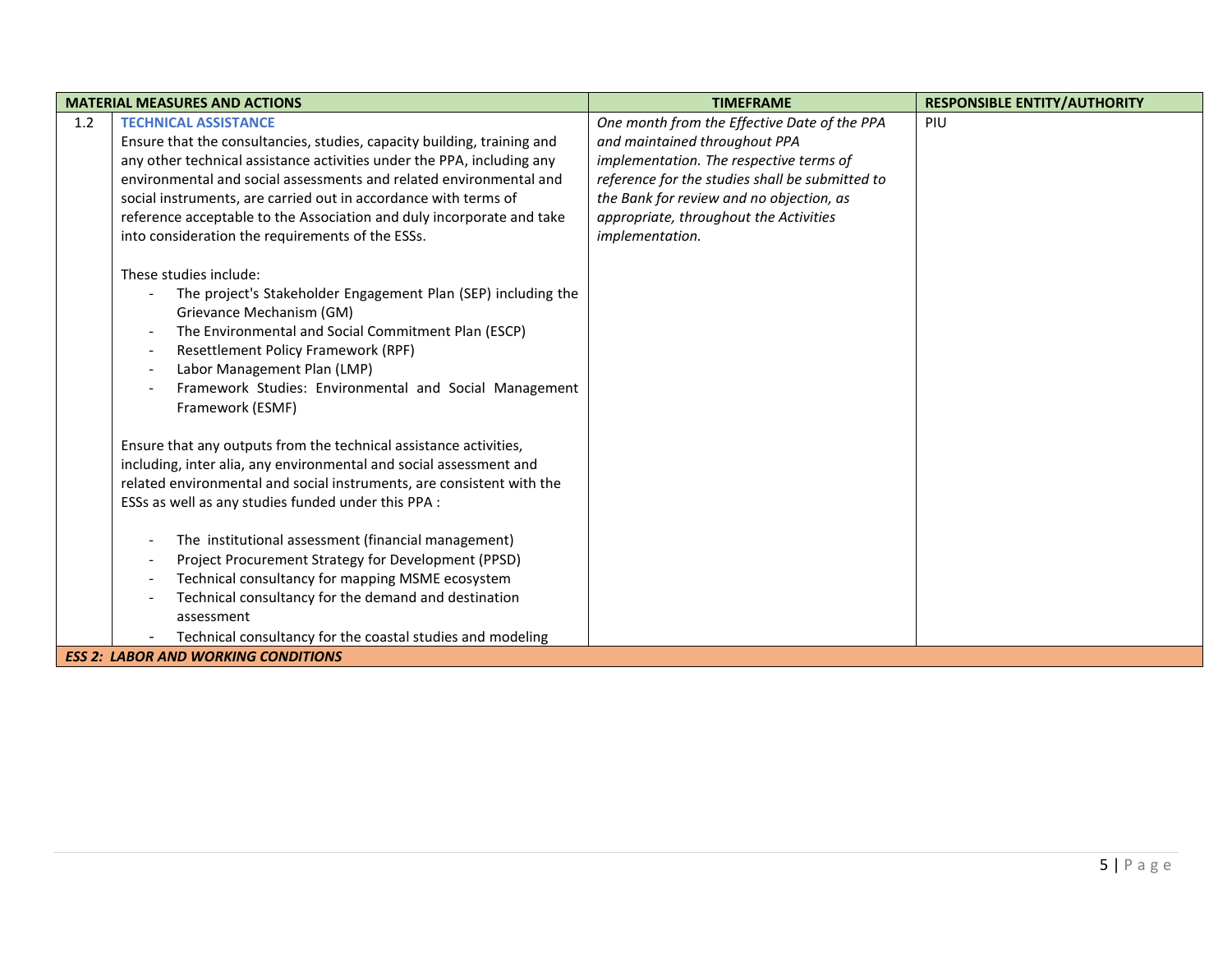|                                                                                               | <b>MATERIAL MEASURES AND ACTIONS</b>                                                                                   | <b>TIMEFRAME</b>                                                                              | <b>RESPONSIBLE ENTITY/AUTHORITY</b>    |
|-----------------------------------------------------------------------------------------------|------------------------------------------------------------------------------------------------------------------------|-----------------------------------------------------------------------------------------------|----------------------------------------|
| 2.1                                                                                           | <b>LABOR MANAGEMENT PROCEDURES</b>                                                                                     | a) Submit the Activities LMP for Association prior                                            | PIU                                    |
|                                                                                               | a. Ensure that workers are engaged in the implementation of the                                                        | review and no objection, adopt, and disclose the                                              |                                        |
|                                                                                               | Activities consistent with ESS2. To this end, prepare, consult, adopt,                                                 | Activities LMP no later than 30 days after PPA                                                |                                        |
|                                                                                               | disclose and implement Labor Management Procedures for these                                                           | Effective Date, and thereafter implement the                                                  |                                        |
|                                                                                               | Activities workers (the "Activities LMP").                                                                             | Activities LMP throughout implementation of the<br>Activities.                                |                                        |
|                                                                                               | b. Prepare a draft of the Labor Management Procedures (LMP) for the                                                    |                                                                                               |                                        |
|                                                                                               | Project ("Project LMP") consistent with ESS2.                                                                          | b) Submit a draft Project LMP for the                                                         |                                        |
|                                                                                               |                                                                                                                        | Association] prior review and no objection before                                             |                                        |
|                                                                                               |                                                                                                                        | Project appraisal.                                                                            |                                        |
|                                                                                               | <b>ESS 3: RESOURCE EFFICIENCY AND POLLUTION PREVENTION AND MANAGEMENT</b>                                              |                                                                                               |                                        |
|                                                                                               | The requirements of ESS3 shall be taken into account as relevant as part of action 1.2 above.                          |                                                                                               |                                        |
| <b>ESS 4: COMMUNITY HEALTH AND SAFETY</b>                                                     |                                                                                                                        |                                                                                               |                                        |
| The requirements of ESS4 shall be taken into account as relevant as part of action 1.2 above. |                                                                                                                        |                                                                                               |                                        |
| <b>ESS 5: LAND ACQUISITION, RESTRICTIONS ON LAND USE AND INVOLUNTARY RESETTLEMENT</b>         |                                                                                                                        |                                                                                               |                                        |
|                                                                                               | The requirements of ESS5 shall be taken into account as relevant as part of action 1.2 above                           |                                                                                               |                                        |
|                                                                                               | ESS 6: BIODIVERSITY CONSERVATION AND SUSTAINABLE MANAGEMENT OF LIVING NATURAL RESOURCES                                |                                                                                               |                                        |
|                                                                                               | The requirements of ESS6 shall be taken into account as relevant as part of action 1.2 above                           |                                                                                               |                                        |
|                                                                                               | ESS 7: INDIGENOUS PEOPLES/SUB-SAHARAN AFRICAN HISTORICALLY UNDERSERVED TRADITIONAL LOCAL COMMUNITIES                   |                                                                                               |                                        |
|                                                                                               | There are no known Indigenous Peoples in the Project area. This standard is not relevant at this stage.                |                                                                                               |                                        |
|                                                                                               | ESS 8: CULTURAL HERITAGE: The requirements of ESS8 shall be taken into account as relevant as part of action 1.2 above |                                                                                               |                                        |
|                                                                                               | The requirements of ESS8 shall be taken into account as relevant as part of action 1.2 above                           |                                                                                               |                                        |
|                                                                                               | <b>ESS 9: FINANCIAL INTERMEDIARIES</b>                                                                                 |                                                                                               |                                        |
|                                                                                               | ESS9 is not relevant for this proposed project.                                                                        |                                                                                               |                                        |
|                                                                                               | <b>ESS 10: STAKEHOLDER ENGAGEMENT AND INFORMATION DISCLOSURE</b>                                                       |                                                                                               |                                        |
| 10.1                                                                                          | <b>STAKEHOLDER ENGAGEMENT AND INFORMATION DISCLOSURE</b>                                                               | a) Submit the Activities SEP for the Association                                              | PIU                                    |
|                                                                                               | (a) Incorporate stakeholder engagement and information disclosure                                                      | prior review and no objection, adopt, and                                                     | Ministry of Tourism and Culture (MoTC) |
|                                                                                               | measures in the implementation of the Activities, in a manner                                                          | disclose the Activities SEP prior to PPA Effective                                            |                                        |
|                                                                                               | consistent with ESS10, including regarding any environmental and social                                                | Date, and thereafter implement the Activities                                                 |                                        |
|                                                                                               | instruments supported by the PPA. To this end, prepare, consult, adopt,                                                | SEP throughout implementation of the Activities.                                              |                                        |
|                                                                                               | disclose, and implement a Stakeholder Engagement Plan for this                                                         |                                                                                               |                                        |
|                                                                                               | Activities (the "Activities SEP");                                                                                     | b) Submit a draft Project SEP for Association<br>prior review and no objection before Project |                                        |
|                                                                                               |                                                                                                                        | appraisal at the latest.                                                                      |                                        |
|                                                                                               | b. Prepare a draft of the Stakeholder Engagement Plan (SEP) for the<br>Project ("Project SEP") consistent with ESS10.  |                                                                                               |                                        |
|                                                                                               |                                                                                                                        |                                                                                               |                                        |
|                                                                                               |                                                                                                                        |                                                                                               |                                        |